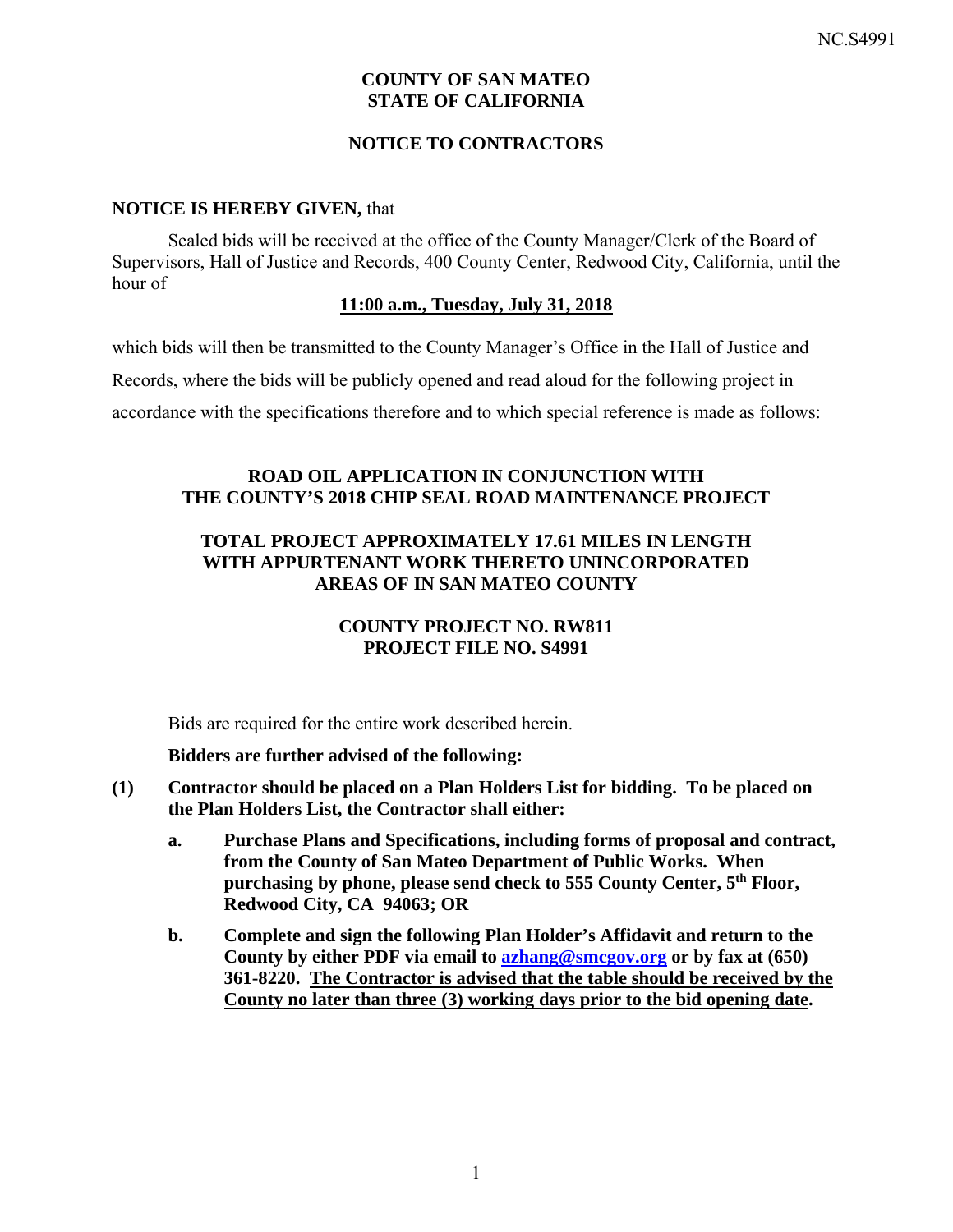| <b>Plan Holder's Affidavit</b>                                                                                           |              |                                     |  |  |  |  |
|--------------------------------------------------------------------------------------------------------------------------|--------------|-------------------------------------|--|--|--|--|
| Road Oil Application in Conjunction with the County's<br>2018 Chip Seal Road Maintenance Project<br><b>Project Title</b> |              |                                     |  |  |  |  |
| Project No.                                                                                                              | <b>RW811</b> | <b>Project Engineer:</b> Alex Zhang |  |  |  |  |
|                                                                                                                          |              | <b>Project Manager: Carter Choi</b> |  |  |  |  |
| 11:00 a.m., Tuesday, July 31, 2018<br><b>Bid Open Date and Time:</b>                                                     |              |                                     |  |  |  |  |
| <b>Company Name:</b><br><b>Mailing Address:</b>                                                                          |              |                                     |  |  |  |  |
| <b>Phone Number:</b>                                                                                                     |              | <b>Fax Number:</b>                  |  |  |  |  |
| <b>E-mail Address:</b>                                                                                                   |              |                                     |  |  |  |  |
|                                                                                                                          |              |                                     |  |  |  |  |
| (Name and Title of Authorized Representative of Bidder)                                                                  |              |                                     |  |  |  |  |
| (Signature of Authorized Representative of Bidder)                                                                       |              |                                     |  |  |  |  |

- **(2) The Plan Holders List will be posted to the County of San Mateo's Public Works website two (2) working days prior to the bid open date.**
- **(3) It will be the Contractor's sole responsibility to ensure that they have received addendums,** *if any,* **which will be posted to the County of San Mateo's Public Works website on the same day issued. Said addendums will also be sent to all current plan holders and made available during purchase of Plans and Specifications.**
- **(4) Reference is made to Section 2-1.10, "Disqualification of Bidders," of the Standard Specifications. The Contractor's attention is directed in particular to the last sentence, which states, "Proposals in which the prices obviously are unbalanced may be rejected."**

The Public Works website will be updated as needed and can be accessed under the Departments tab found on the County of San Mateo website (http://publicworks.smcgov.org).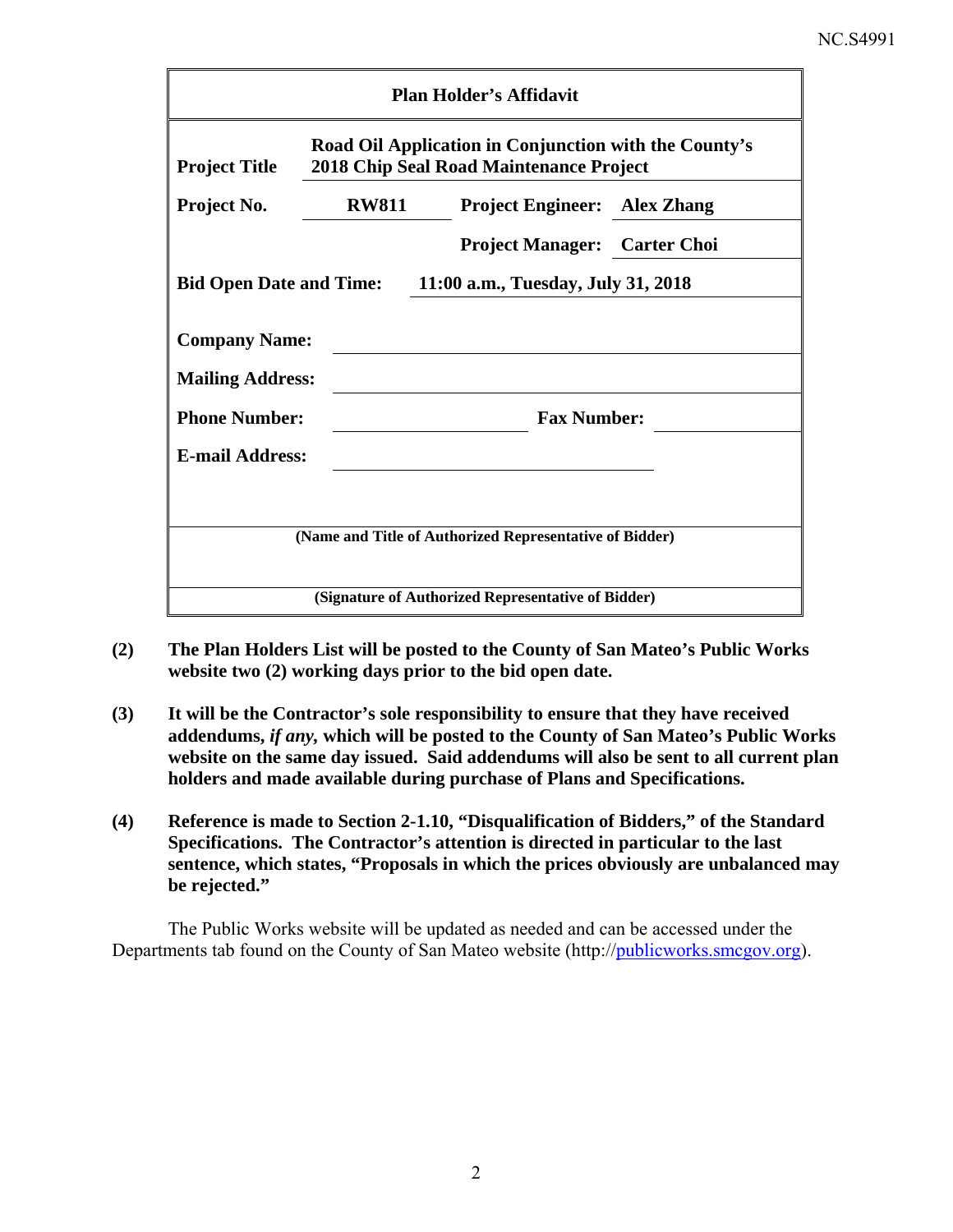#### **ENGINEER'S ESTIMATE**

#### **ROAD OIL APPLICATION IN CONJUNCTION WITH THE COUNTY'S 2018 CHIP SEAL ROAD MAINTENANCE PROJECT**

## **TOTAL PROJECT APPROXIMATELY 17.61 MILES IN LENGTH WITH APPURTENANT WORK THERETO IN UNINCORPORATED AREAS OF SAN MATEO COUNTY**

## **COUNTY PROJECT NO. RW811 PROJECT FILE NO. S4991**

| Item<br>No. | <b>Section</b><br>No. | <b>Estimated</b><br>Quantity | Unit of<br><b>Measure</b> | <b>Item Description</b>                          |
|-------------|-----------------------|------------------------------|---------------------------|--------------------------------------------------|
|             | 11                    |                              | LS                        | Mobilization                                     |
|             | $37-1$                | 268                          | Ton                       | Rejuvenating Polymer Modified Asphaltic Emulsion |

# **Engineer's Estimate of Costs: \$ 211,000**

(F) Final Pay Quantities - See Section 9-1.015, "Final Pay Items," of the Standard Specifications. (S) Specialty Items - As defined in Section 8-1.01, "Subcontracting," of the Standard Specifications. (Note: Gaps in section numbering, above, indicate the Section is blank or does not apply.)

 The foregoing quantities are approximate only, being given as a basis for the comparison of bids, and the County of San Mateo does not, expressly or by implication, agree that the actual amount of work will correspond herewith, but reserves the right to increase or decrease the amount of any class or portion of the work, or to omit any portion of the work, as may be deemed necessary or expedient by the Engineer.

Payment to the Contractor for materials furnished and work completed shall be made by the County in accordance with Section 9 of the "Special Provisions" portion of these Contract Documents. Pursuant to Section 22300 of the Public Contract Code, Contractor may, upon his request and at Contractor's expense, substitute equivalent securities for any moneys retained from such payment for the fulfillment of the Contract.

**When applicable, both Contractor and Subcontractor hereby agrees to pay not less than prevailing rates of wages and be responsible for compliance with all the provisions of the California Labor Code, Article 2-Wages, Chapter 1, Part 7, Division 2, Section 1770 et seq and Section 1810 et seq. A copy of the prevailing wage scale established by the**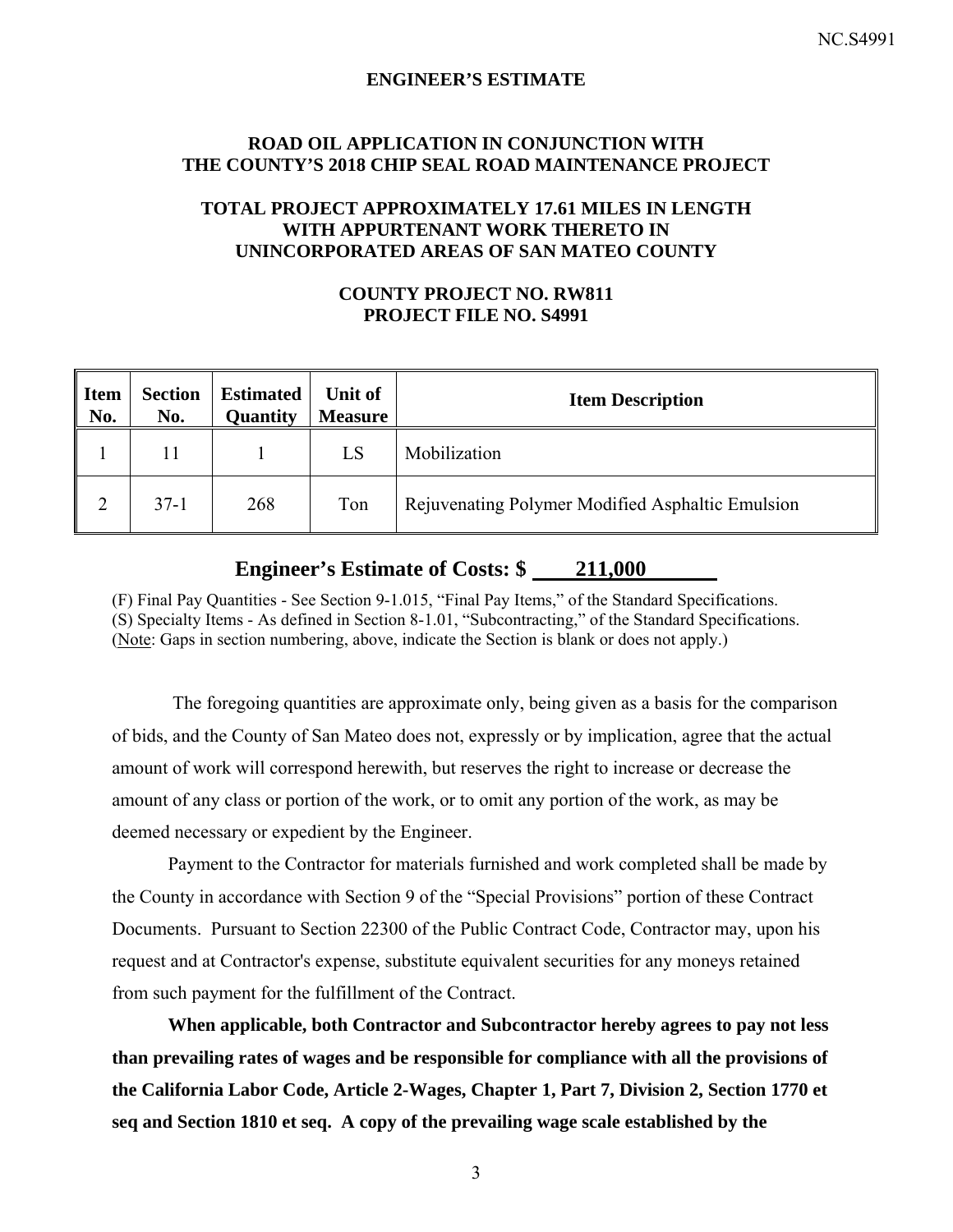**Department of Industrial Relations is on file in the office of the Director of Public Works, and available at www.dir.ca.gov/DLSR or by phone at 415-703-4774. California Labor Code Section 1776(a) requires each contractor and subcontractor keep accurate payroll records of trades workers on all public works projects and to submit copies of certified payroll records upon request.** 

**Additionally, pursuant to State Senate Bill SB 854 (Stat. 2014, chapter 28), effective January 1, 2015:** 

- **(1) No contractor or subcontractor may be listed on a bid proposal for a public works project (submitted on or after March 1, 2015) unless registered with the Department of Industrial Relations pursuant to Labor Code section 1725.5 [with limited exceptions from this requirement for bid purposes only under Labor Code section 1771.1(a)].**
- **(2) No contractor or subcontractor may be awarded a contract for public work on a public works project (awarded on or after April 1, 2015) unless registered with the Department of Industrial Relations pursuant to Labor Code section 1725.5.**
- **(3) This project is subject to compliance monitoring and enforcement by the Department of Industrial Relations.**

Wage rates for overtime shall be paid at not less than one and one-half  $(1-1/2)$  times the above rates. Wage rates for Sundays and holidays shall be paid at not less than two (2) times the above rates.

The holidays upon which such rates shall be paid shall be all holidays recognized in the collective bargaining agreement applicable to the particular craft, classification, or type of worker employed on the Project.

It is the policy of the County that Contractors on public projects employ their workers and craftsmen from the local labor market whenever possible. "Local Labor Market" is defined as the labor market within the geographical confines of the County of San Mateo, State of California. Consistent with this policy, the Contractor is requested to employ craftsmen and other workers from the local labor market whenever possible to do so.

Each bidder shall submit with the bid, Certificates of Compliance and Intent on a form provided in the "Proposal" section of these Contract Documents, a certificate that bidder is in compliance with the provisions of the Equal Employment Opportunity Requirement of Executive Order 11246, Title VII of the Civil Rights Act of 1964, the California Fair Employment and Housing Act and any other federal, State and local laws and regulations relating to equal

4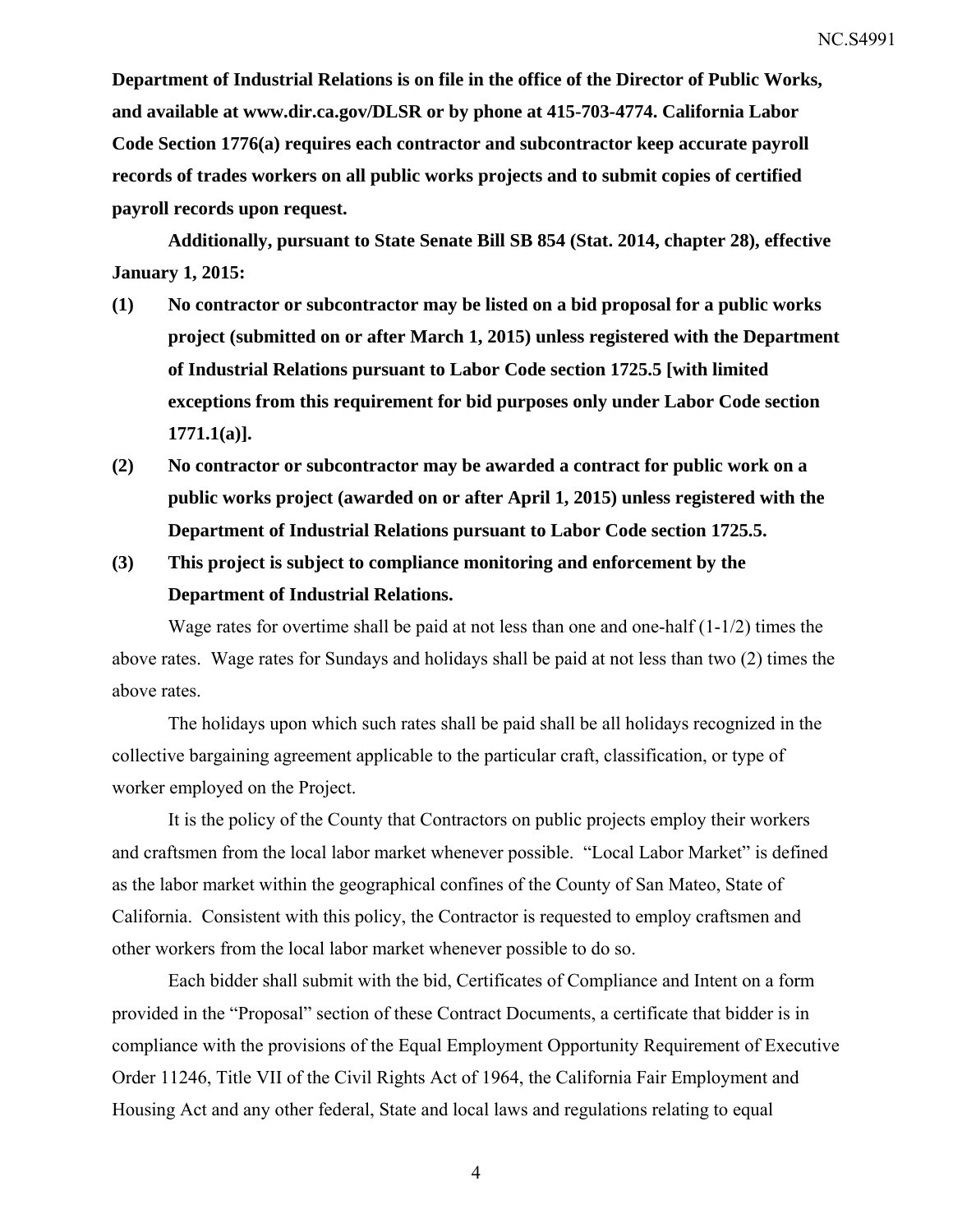employment opportunity. With the execution of said certificates, bidder also agrees that bidder will maintain or develop and implement, during the course of the work concerned, a program of hiring and employment, conducted without regard to race, religion, color, national origin, ancestry, sexual orientation, or sex of the applicants. With this certification, bidder shall submit any and all information that may be required by the County in connection with the particular project.

Each bidder is hereby notified of the Section 9204 and Section 20104 et seq. of the Public Contract Code as those Sections (attached hereto as Appendix E) relate to resolution of construction claims, and to Section 3186 of the Civil Code, as amended January 1, 1999 with regard to stop notices and public entity's rights to retain monies in order to provide for that entity's reasonable cost of litigation. The bidder is further notified that all provisions of Section 9204 and Section 20104 et seq. of the Public Contract Code and Section 3186 of the Civil Code, as outlined above shall be considered as incorporated into and become an integral part of these specifications.

Questions relating to equal employment should be directed to the San Mateo County Department of Public Works, Equal Employment Opportunity Program, 555 County Center, 5<sup>th</sup> Floor, Redwood City, CA 94063-1665, telephone (650) 363-4100.

Plans and Specifications and forms of Proposal and Contract may be seen and obtained at the office of the Director of Public Works, 555 County Center, Redwood City, California, 94063-1665. Plans and specifications may be obtained for a:

### **NON-REFUNDABLE FEE OF \$ 15.00 PER SET**

Additional technical questions should be directed to the office of the Director of Public Works, 555 County Center, Redwood City, California, 94063-1665, telephone (650) 363-4100.

The Contractor shall possess either a Class A License or a combination of Class C licenses that are applicable for the majority of the work at the time this contract is awarded. No Contract will be awarded to a Bidder who is not licensed as required by laws of the State of California.

**The roads to be chip sealed are narrow, steep and windy with limited opportunity for turning equipment around. The Contractor is urged to review the work sites prior to submitting a bid.** 

The County of San Mateo reserves the right to reject any or all bids and/or waive any

5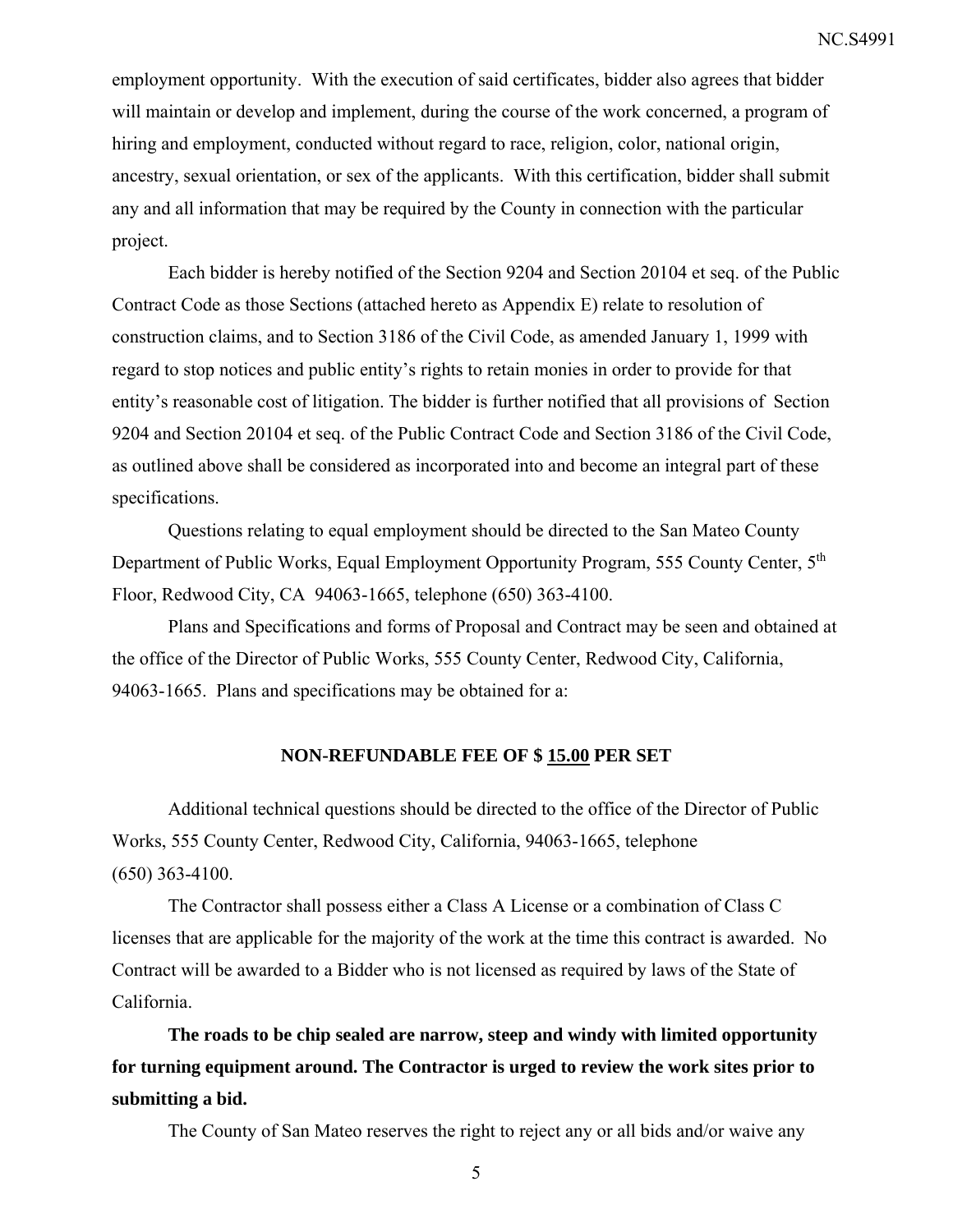informalities or irregularities in any bid received.

Bidders may not withdraw their bid for a period of **FORTY-FIVE (45) DAYS** after the date set from the opening thereof.

> BY ORDER OF THE BOARD OF SUPERVISORS COUNTY OF SAN MATEO

**DATE: July 11 , 2018** 

**John L. Maltbie, County Manager/ Clerk of the Board of Supervisors**